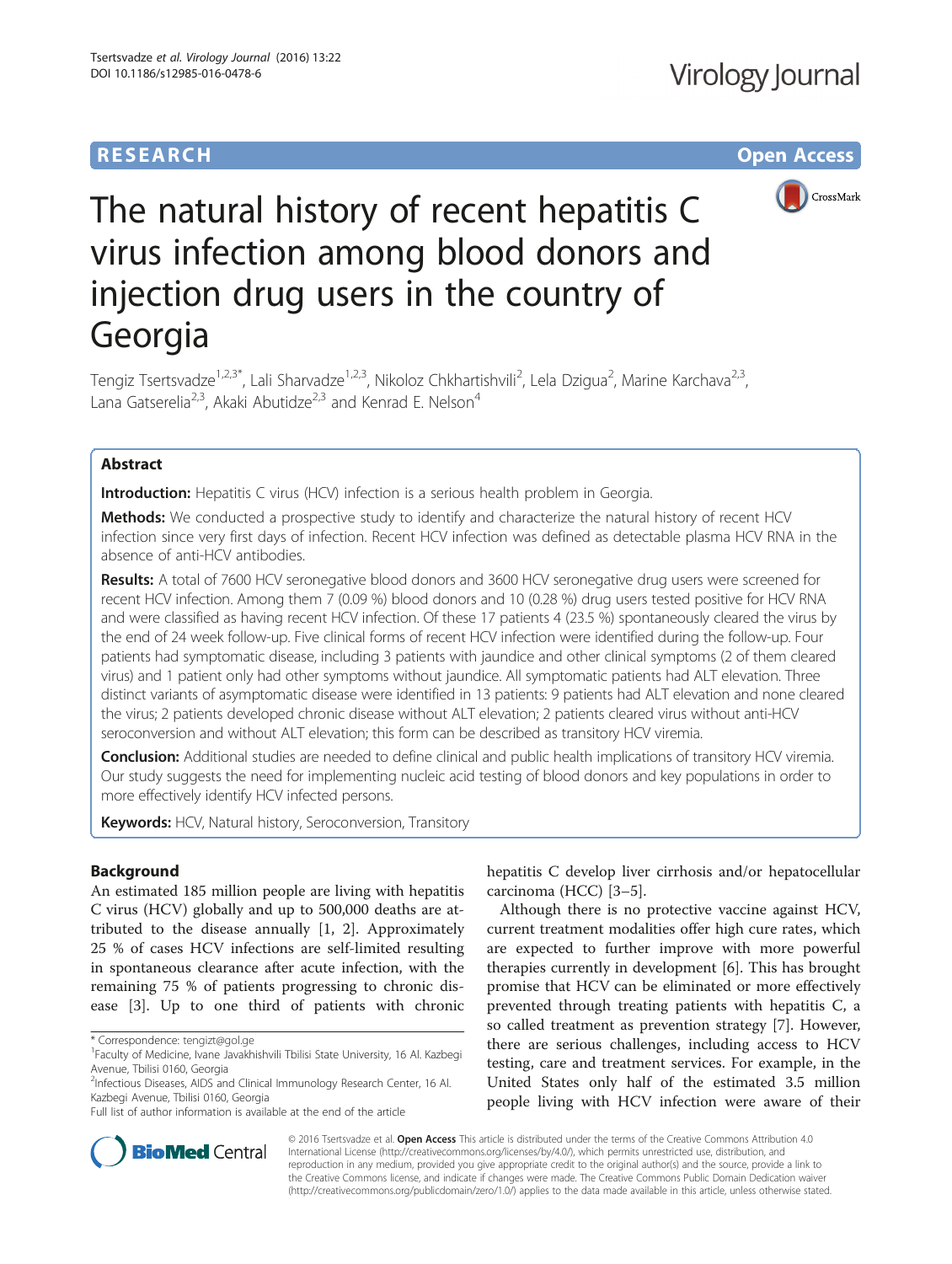status and only 16 % of them were prescribed treatment [[8\]](#page-5-0). The access is even more limited in resource-poor countries [\[9](#page-5-0)]. In addition, the risk of re-infection after successful curative therapy, which is substantial among injection drug users (IDU), should also be taken into account [\[10](#page-5-0)].

Despite the tremendous progress in the field of hepatitis C, knowledge about the natural course of acute disease since the very early days of infection remains limited. Acute HCV is frequently asymptomatic making it very difficult to identify patients early in the course of disease. Therefore, studying acute HCV infection, prior to their seroconversion, by detecting seronegative subjects who are HCV RNA seropositive is an important method of early detection and can provide additional insights into the immunology and virology of acute phase of the infection.. From a public health standpoint, identification of factors associated with recent infection can help to better understand drivers of transmission in order to design preventive strategies.. Altogether improved knowledge of recent HCV infection can contribute to the development of interventions that can prevent establishment of chronic infection.

Georgia is an independent country located in Eastern European region between Russia and Turkey. Georgia experienced a rapid increase in the IDU population in the 1990s, which has resulted in a high HCV prevalence in the country [[11\]](#page-5-0). Based on population-based survey an estimated 6.7 % of the adult population of the capital city of Tbilisi has hepatitis C, with prevalence reaching 70 % among IDUs [\[11, 12\]](#page-5-0). The other group found to be at risk of HCV in Georgia were paid blood donors, [[13](#page-5-0)] who have been identified to be at high risk of blood borne infections in other settings as well [\[14](#page-5-0)].

The objective of the present study was to identify and characterize the course of recent HCV infection by identifying and prospectively studying patients who were HCV RNA positive prior to anti-HCV seroconversion.

## Methods

We conducted a 3-year prospective observational study to identify and follow patients with recent HCV infection, defined as detectable plasma HCV RNA in the absence of anti-HCV antibodies. For this purpose we tested anti-HCV seronegative blood donors and anti-HCV seronegative IDUs for qualitative detection of HCV RNA in plasma. Blood donors were initially screened for HCV at blood banks, while IDUs received their first HCV test at HIV testing and counseling sites.

We applied a mini-pool approach to screen for HCV RNA by testing a pool of 6 samples. Non-reactive pools were excluded from further investigation, while reactive pools were further resolved by testing each individual sample in the pool. Remaining individual blood specimens from initial screening were used for minipool testing.

Detection of HCV RNA in anti-HCV negative persons gave us the unique possibility to identify early HCV infection in the seronegative window period (before seroconversion) and to follow the natural course of disease.

All HCV RNA positive persons underwent additional investigations, including plasma HCV RNA quantification (viral load), HCV genotyping, ALT level determination and clinicalimitatl examination immediately after identification their recent HCV infection. Patients were followed for 6 months and anti-HCV, viral load, ALT, bilirubin and clinical/physical examinations were repeated at 2, 4, 8, 12 and 24 weeks of follow-up.

Because of the risk of co-infections with HIV or HBV all patients with recent HCV infection were tested for infection with these viruses. However, none of them had either infection.

Spontaneous HCV clearance was defined as two consecutive negative HCV RNA results after a confirmed recent HCV infection. The time point when spontaneous viral clearance occurred was defined as the midpoint between the date of the last detectable measurement of HCV RNA and the date of the first of two consecutive samples with undetectable HCV RNA. The time point when anti-HCV seroconversion occurred was defined as the midpoint between the date of the last negative and the first positive anti-HCV test. ALT elevation was defined as a level of >40 U/l,

All patients with recent infection were interviewed to collect demographic and epidemiological information. The probable mode of HCV transmission was assigned based on the reported risk factors by applying the presumed hierarchical order of probability of acquiring the infection. Percutaneous exposure, including IDU, was considered as the strongest risk factor for acquisition. Sexual transmission was assumed if a person reported no risk behavior other than having sexual intercourse with person known to be HCV positive. The mode of transmission was classified as undetermined if a person reported no risk factors for acquiring HCV.

Screening for HCV antibodies was conducted using the ORTHO HCV 3.0 enzyme linked immunosorbent assay (EIA). Qualitative detection of HCV RNA was performed using COBAS AMPLICOR HCV Test, v2.0 (Roche Diagnostics, Germany) which has a lower detection limit of <50 IU/ml; viral load was measured using COBAS TaqMan HCV 2.0 Test (Roche Diagnostics, Germany) which has a lower detection limit of <10 IU/ ml; HCV genotype was determined using reverse hybridization line probe assay (INNO LiPA) using VER-SANT HCV Genotype kit 2.0 (Innogenetics, Belgium). All laboratory assays were performed in accordance with the manufacturer's instructions.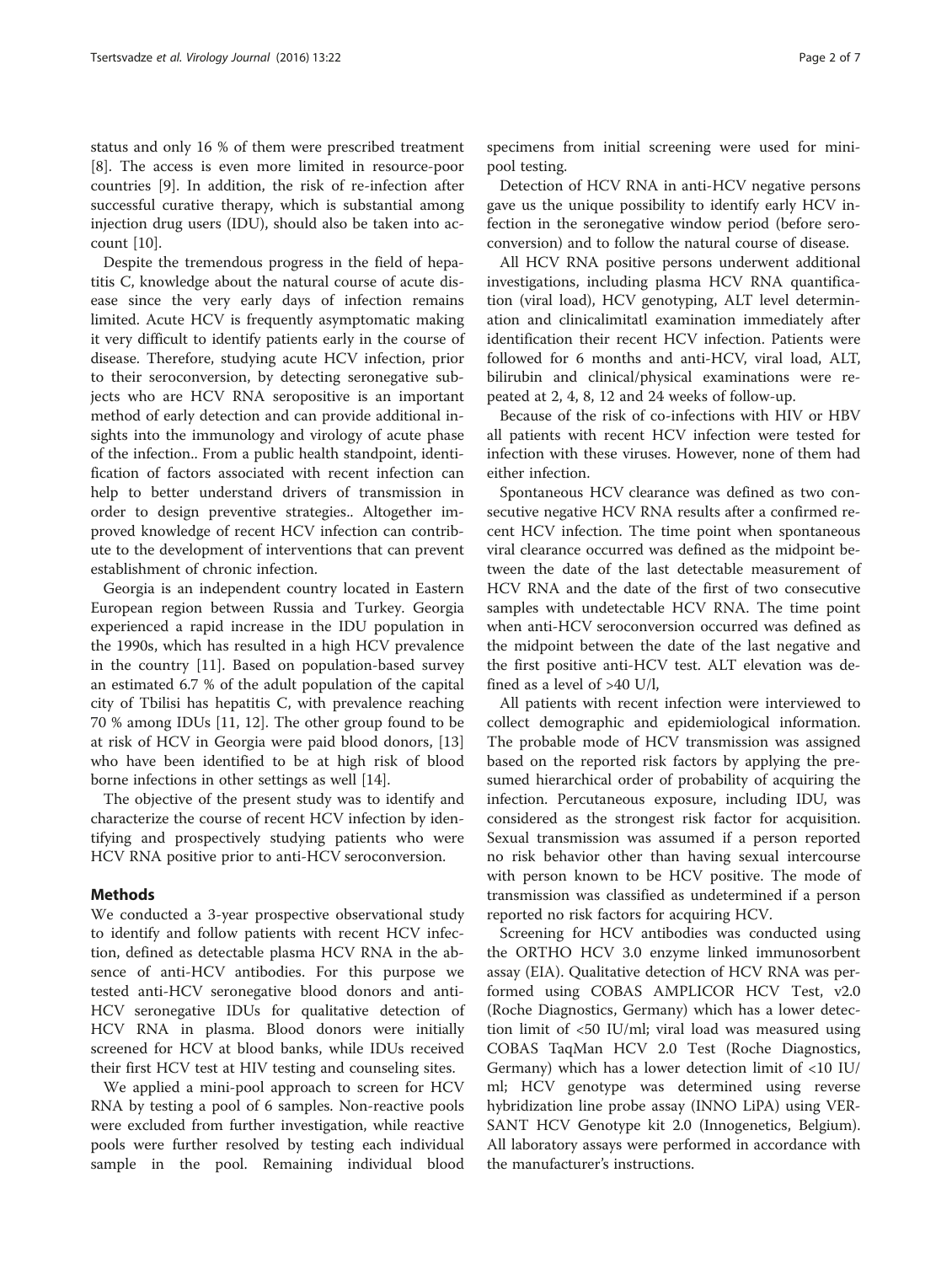## Results

A total of 7600 HCV seronegative blood donors and 3600 HCV seronegative IDUs were screened for recent HCV infection. Among them 7 (0.09 %) blood donors and 10 (0.28 %) IDUs tested positive for HCV RNA and were classified as having recent HCV infection.

Baseline characteristics of 17 patients with recent HCV infection are summarized in Table 1. Briefly, the majority was men (88.2 %) and their median age was 31 years. Twelve patients (including 2 blood donors) were infected through IDU (70.6 %), one patient acquired HCV via sexual contact (5.9 %) and the mode of transmission could not be determined in four patients (23.5 %). Overall, 59 % of patients were infected with an HCV genotype 1 virus. Overall, 4 (23.5 %) patients spontaneously cleared the virus by the end of the 24 week follow-up.

Five clinical forms of recent HCV infection were identified from the follow-up studies (Fig. [1\)](#page-3-0).

Two variants of symptomatic disease were identified (Fig. [1](#page-3-0)). In 3 patients the disease was clinically manifested by jaundice and other clinical symptoms; while 1 patient only had other clinical symptoms without jaundice. These symptoms included fatigue, malaise, nausea, fever and arthralgia. Symptoms occurred after 4–8 weeks of follow-up. All 4 symptomatic patients had elevated levels of ALT, with median peak value of 1218 IU/l (range: 410–2050). Bilirubin was elevated in all 4 patients, ranging between 3.6 and 8.0 mg/dl at peak levels in patients with jaundice, and reaching 1.8 mg/dl in patient with other clinical symptoms only. All of these subjects experienced anti-HCV seroconversion after a median of 6 weeks (range: 3–10). Of these 4 patients, 2 spontaneously cleared the virus. One patient, carrying genotype 1b HCV, cleared the virus by week 12. In another patient with genotype 2a/2c virus plasma HCV RNA became negative at week 24.

Three distinct clinical and laboratory variants of asymptomatic disease were identified in 13 patients (Fig. [1\)](#page-3-0). The first group consisted of 9 patients with elevated levels of ALT (the peak median ALT value was 957 IU/l [range: 220–1685]). Three patients had slightly elevated levels of bilirubin not exceeding 2 mg/dl. All of these 9 patients experienced anti-HCV seroconversion and developed chronic disease.

Two asymptomatic patients seroconverted and developed chronic disease without elevation of ALT or bilirubin over the follow-up period (Fig. [1](#page-3-0)). So, these two patients developed chronic HCV infection without any clinical or laboratory evidence of hepatitis during the observation period. The median time to seroconversion among 11 asymptomatic patients was 6 weeks (range: 3–18).

Two asymptomatic patients cleared the virus without anti-HCV seroconversion and without ALT elevation (Fig. [1\)](#page-3-0). One of these patients cleared the virus by week 2 (genotype 1b) and another by week 4 (genotype 3a). Both patients remained negative for plasma HCV RNA and anti-HCV at the week 24 evaluation. Thus these two cases can be described as transitory HCV viremia.

Analysis of HCV viral load dynamics showed that patients with transitory viremia had lower initial levels of viral load – 3.68  $log_{10}$  IU/ml in patient 1, who cleared the virus by week 2, and 3.92  $log_{10}$  IU/ml in patient 2 who cleared the virus by week 4 (Fig. [2](#page-3-0)). Among the

**Table 1** Baseline characteristics of patients with recent HCV infection ( $n = 17$ )

|                                               | Total Population ( $n = 17$ ) | Patients with spontaneous clearance $(n = 4)$ | Patients with chronic infections ( $n = 13$ ) |
|-----------------------------------------------|-------------------------------|-----------------------------------------------|-----------------------------------------------|
| Age, median years (range)                     | $31(22-39)$                   | $30(22-31)$                                   | $32(24-39)$                                   |
| Sex, n (%)                                    |                               |                                               |                                               |
| Men                                           | 15                            | 3(20.0)                                       | 12 (80.0)                                     |
| Women                                         | $\overline{2}$                | 1(50.0)                                       | 1(50.0)                                       |
| Probable mode of HCV<br>transmission, $n$ (%) |                               |                                               |                                               |
| Injection drug use                            | 12                            | 2(16.7)                                       | 10(83.3)                                      |
| Sexual contact                                |                               | 1(100.0)                                      | 0(0.0)                                        |
| Undetermined                                  | 4                             | 1(25.0)                                       | 3(75.0)                                       |
| HCV genotype, $n$ (%)                         |                               |                                               |                                               |
| Genotype 1a                                   |                               |                                               | 1(100.0)                                      |
| Genotype 1b                                   | 9                             | 2(22.2)                                       | 7(77.8)                                       |
| Genotype 2a/2c                                | 3                             | 1(33.3)                                       | 2(66.7)                                       |
| Genotype 3a                                   | 4                             | 1(25.0)                                       | 3(75.0)                                       |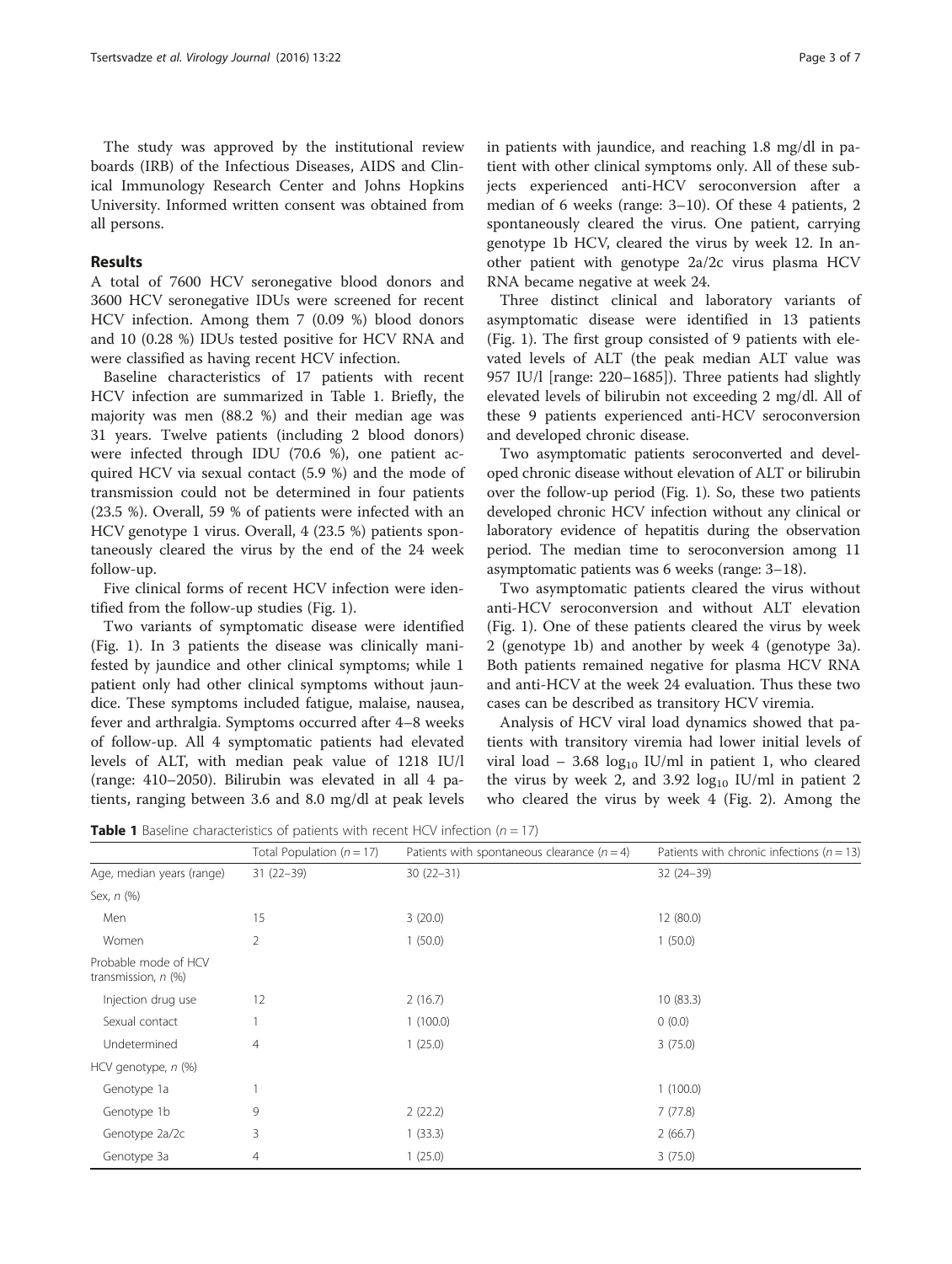<span id="page-3-0"></span>

other two patients who cleared the virus, the initial viral load was 4.27  $log_{10}$  IU/ml in patient 3 and 4.14  $log_{10}$  IU/ ml in patient 4 (Fig. 2). Patient 3 and 4 achieved peak viral load at week 4 with 6.14  $log_{10}$  IU/ml and 5.87  $log_{10}$ IU/ml respectively (Fig. 2). Patients with persistent infection had a slower pace of increase in the viral load, with peak median value registered at week 8–6.10  $log_{10}$  IU/ ml (Fig. [3\)](#page-4-0). A total of 9 patients with chronic infection had viral load values of at least 6  $log_{10}$  IU/ml over the follow-up.

## Discussion

We report the results of a unique study that followed patients with recent HCV infection after the early days of infection. We were able to identify these cases among seronegative persons using qualitative PCR, which was further confirmed by quantification of HCV RNA in plasma. Our study described two very unusual trajectories of acute HCV infection which may be more common than have been appreciated in clinical studies.

The first is the case of transitory viremia, when 2 patients, positive for HCV RNA, spontaneously cleared the virus without developing any clinical symptoms, without ALT elevation and most surprisingly without anti-HCV seroconversion. To the best of our knowledge there have been only a few reports of a similar abortive HCV infection [\[15](#page-5-0)–[18](#page-6-0)]. In our study, one patient remained viremic for up to 2 weeks of follow-up, and another patient—for up to 4 weeks of follow-up. The duration of viremia in all of the above mentioned studies was short, and therefore identification of these cases was possible only through special design applied in studies. It is not surprising that cases of transitory HCV viremia have not been frequently identified since the majority of studies only use recent anti-HCV seroconversion and ALT elevation as key criteria for defining acute HCV infection [[19\]](#page-6-0). Given the above mentioned difficulties related to identification of transitory viremia, it remains unknown how frequent transitory viremia and what are

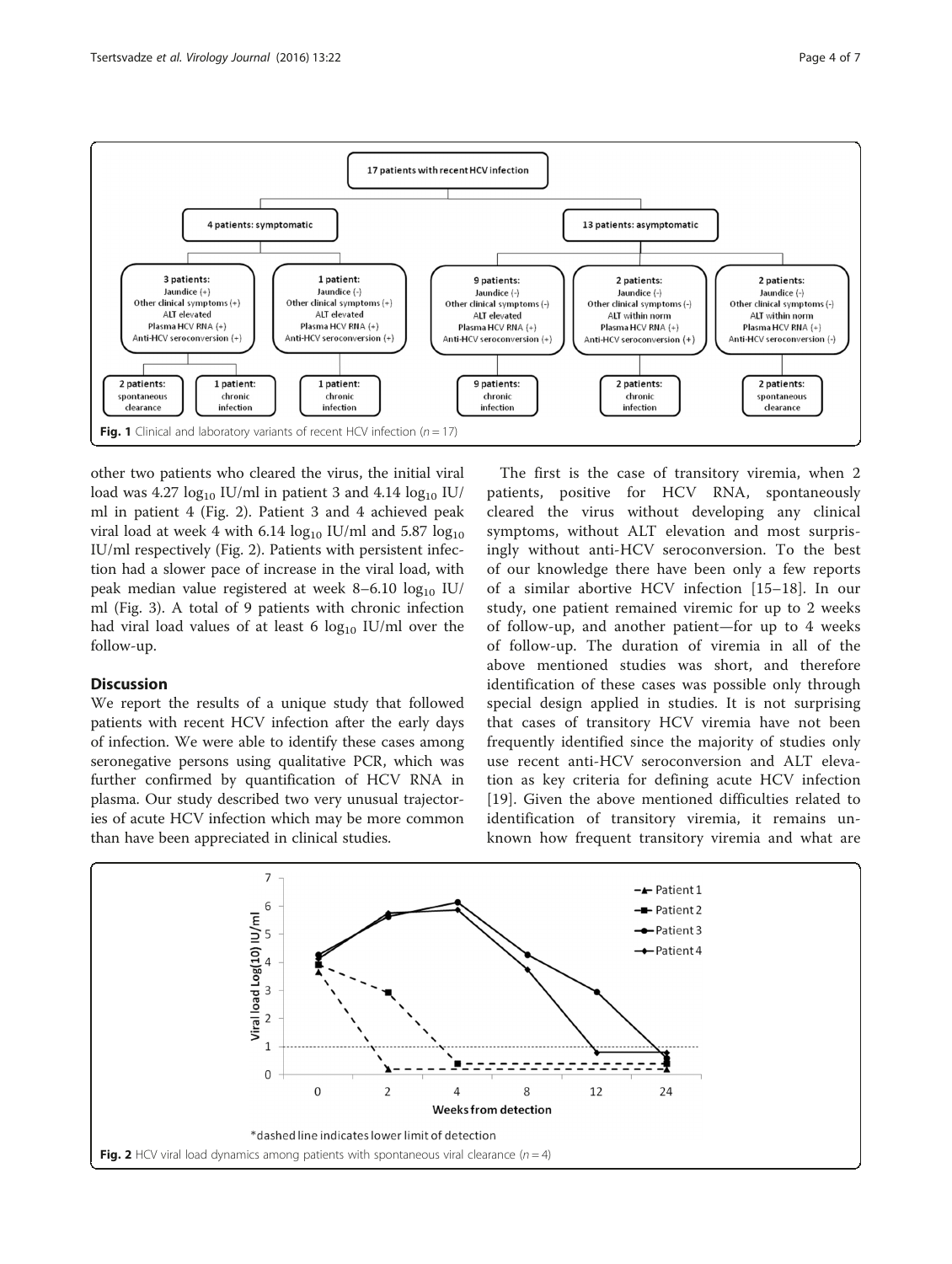<span id="page-4-0"></span>

its clinical and public health implications or whether such patients have any immunity to subsequent HCV.

The other interesting form of acute HCV identified in our study was the two asymptomatic patients with recent infection who progressed to chronic hepatitis C without elevation of ALT. Both patients experienced seroconversion within the 24 weeks of follow-up. ALT elevation, as an evidence of clinical hepatitis, occurs shortly after the increase in the plasma HCV RNA levels [[3\]](#page-5-0). Although published data indicates that persistently normal ALT during chronic HCV infection is not rare, [[20, 21](#page-6-0)] elevation of ALT is normally expected in established infection regardless of the initial clinical presentation. Stramer and colleagues described three cases of long-term HCV viremia for up to 3 year period without elevated ALT, but these patients did not seroconvert during the follow-up [[15](#page-5-0)].

With regard to other clinical forms of disease, 4 patients had symptomatic disease, including 3 patients who became jaundiced, and two of them spontaneously cleared the virus. Symptomatic disease, especially the occurrence of jaundice, has been shown to be associated with higher rates of spontaneous clearance of HCV [[22](#page-6-0), [23\]](#page-6-0). There were 9 asymptomatic patients with elevated levels of ALT and anti-HCV seroconversion, none of whom cleared the virus. This is not entirely surprising, given that asymptomatic disease without elevated biochemical markers of hepatitis has been associated with the lowest rate of spontaneous clearance, i.e about 10 % [[23](#page-6-0)].

Overall the spontaneous viral clearance rate in our study was 23.5 %, which is similar to the rate of 26 % estimated in a large systematic review [\[22](#page-6-0)]. Higher rates of viral clearance of more than 40 % were reported more recently from Brazil [[24\]](#page-6-0) and Egypt [\[25\]](#page-6-0). However, substantial proportion of the population of these cohorts was symptomatic woman. Both symptomatic disease and female sex have been associated with a more favorable outcome of acute HCV infection, [[22\]](#page-6-0), including higher clearance rates.

We found similar patterns of viral load dynamics of the subjects in our study as other studies have reported [[3,](#page-5-0) [26](#page-6-0)–[28](#page-6-0)]. Patients with spontaneous clearance, excluding cases of transitory viremia, and those with persistent infection had similar peak levels of viral load, but the slope of increase in viral load early in the course of infection was higher among patients who cleared the infection. This result supports a recent finding by Liu and colleagues [[29\]](#page-6-0) indicating an association between high initial viral load and spontaneous clearance. However, we should be cautious with this conclusion, since in our study there were only four cases of viral clearance, of which two patients had transitory HCV viremia.

Our study identified another very important public health challenge—the safety of blood and blood products when donors have only been screened serologically. The national program on blood safety in Georgia was implemented in 1997 and currently ensures screening of all donated blood for HIV, HBV, HCV and syphilis. Implementation of this program resulted in a significant reduction of transfusion transmitted infections (TTI). However, as seen in our study the program failed to detect 7 blood donors with recent HCV due to the fact that the national program relies only on antibody detection against this infection. Since the late 1990s nucleic acid testing (NAT) of donated blood become a gold standard in high income countries, which minimized the residual risks of transmission of viral agents [[30\]](#page-6-0). Our study provides evidence that justifies the introduction of NAT testing of blood donors in Georgia. This is particularly important for HCV taking into consideration its high prevalence in the country and longer seronegatve window period than HIV [\[11](#page-5-0)].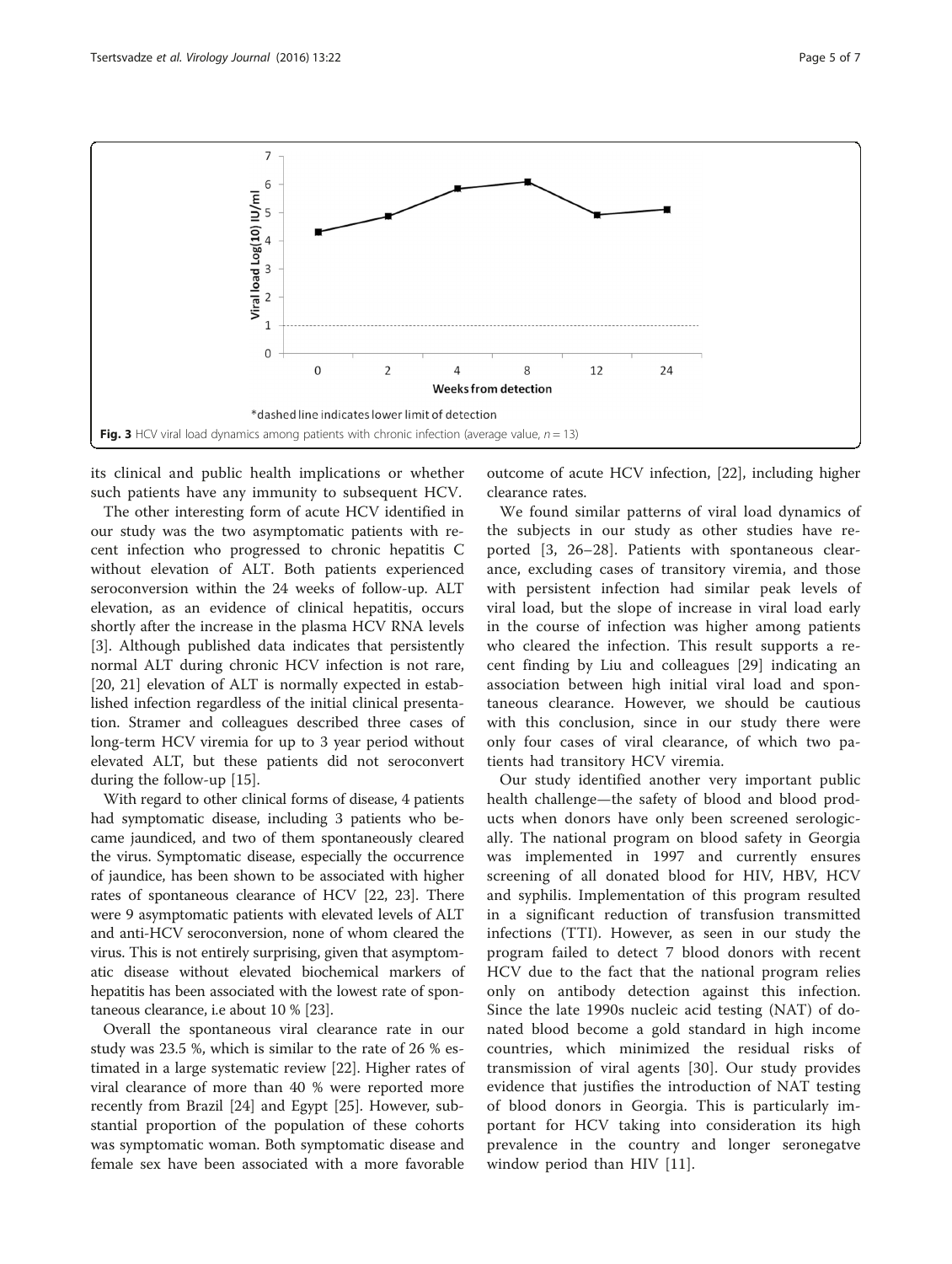<span id="page-5-0"></span>In addition to NAT testing donor selection remains a key strategy for achieving the safety of the blood supply. The majority of blood donors in Georgia are commercial donors, who are at higher risk of HCV and other TTIs [13]. In our study, of 7 blood donors with recent HCV infection 2 were IDUs. During the study interview they disclosed a recent history of sharing of injecting paraphernalia, but they did not report this fact before donating blood. Efforts are needed to increase voluntary donations and implement effective screening algorithm that accurately identifies blood donors with high risk behaviors.

Our study has several limitations. First, a small number of patients with recent HCV infection were identified, which substantially limited the statistical power of the study to assess associations and make meaningful comparisons. The second possible limitation is the relatively short duration of follow-up. It is well established that the vast majority of patients with spontaneous clearance after acute HCV infection clear the virus within 6 months of infection, [3, 4] subsequently we limited the follow-up in our study to 24 weeks. However, there are reports showing viral clearance after 6 and even 12 months periods even in patients with established chronic infection [[31](#page-6-0)–[33](#page-6-0)]. Thus it is possible that we missed some patients who might have cleared the virus after the end of follow-up. Our study was not powered to evaluate immunological aspects of recent HCV infection, which might have provided explanations for rare clinical cases seen in this study. Finally, it is now clear that interleukin 28B (IL28B) plays an important role in spontaneous clearance of acute HCV, [\[34](#page-6-0)] but unfortunately stored samples have not been available to test for IL28B retrospectively.

## Conclusions

In summary, our study identified and followed cases of recent HCV infection after very early in their infection. We described two of acute HCV, namely abortive HCV infections without further seroconversion and a subject with persistent infection without ALT elevation. Additional studies are needed to define the clinical and public health implications of transitory HCV viremia. Our study emphasizes the urgent need for improving the safety of the blood supply by implementing NAT testing and promoting voluntary donations.

#### Abbreviations

HCV: Hepatitis C virus; HCC: Hepatocellular carcinoma; IDU: Injection drug users; EIA: Enzyme linked immunosorbent assay; IRB: Institutional review boards; TTI: Transfusion transmitted infections; NAT: Nucleic acid testing; IL28B: Interleukin 28B.

#### Competing interests

Authors declare that they have no competing interests.

#### Authors' contributions

Concept and design (TT,LS, KN, MK), statistical analyses (NC, AA), interpretation of the data (TT, LS, NC, KN, AA), drafting the manuscript (TT, LS, NC, LD, MK, LG, AA, KN) and critical revision of the manuscript for intellectual content (TT, LS, NC, LD, MK, LG, AA, KN). All authors read and approve the final manuscript.

#### Acknowledgments

The study was funded in part by the Biotechnology Engagement Program (BTEP) project #15/G-616. The authors declare that they have no conflicts of interest.

#### Author details

<sup>1</sup> Faculty of Medicine, Ivane Javakhishvili Tbilisi State University, 16 Al. Kazbegi Avenue, Tbilisi 0160, Georgia. <sup>2</sup>Infectious Diseases, AIDS and Clinical Immunology Research Center, 16 Al. Kazbegi Avenue, Tbilisi 0160, Georgia. 3 Georgian-French Joint Hepatology Clinic 'Hepa', 16 Al. Kazbegi Avenue, Tbilisi 0160, Georgia. <sup>4</sup>Bloomberg School of Public Health, Johns Hopkins University, 615 N. Wolfe Street, Room E7638, Baltimore, Maryland 21205, USA.

### Received: 3 August 2015 Accepted: 27 January 2016 Published online: 03 February 2016

#### References

- 1. Mohd Hanafiah K, Groeger J, Flaxman AD, Wiersma ST. Global epidemiology of hepatitis C virus infection: New estimates of age-specific antibody to HCV seroprevalence. Hepatology. 2013;57:1333–42.
- Lozano R, Naghavi M, Foreman K, Lim S, Shibuya K, Aboyans V, et al. Global and regional mortality from 235 causes of death for 20 age groups in 1990 and 2010: a systematic analysis for the Global Burden of Disease Study 2010. Lancet. 2012;380:2095–128.
- 3. Hajarizadeh B, Grebely J, Dore GJ. Epidemiology and natural history of HCV infection. Nat Rev Gastroenterol Hepatol. 2013;10:553–62.
- 4. Thomas DL. Global control of hepatitis C: where challenge meets opportunity. Nat Med. 2013;19:850–8.
- 5. Ly KN, Xing J, Klevens RM, Jiles RB, Ward JW, Holmberg SD. The increasing burden of mortality from viral hepatitis in the United States between 1999 and 2007. Ann Intern Med. 2012;156:271–8.
- 6. Schmidt WN, Nelson DR, Pawlotsky JM, Sherman KE, Thomas DL, Chung RT. Direct-acting antiviral agents and the path to interferon independence. Clin Gastroenterol Hepatol. 2014;12:728–37.
- 7. Martin NK, Vickerman P, Grebely J, Hellard M, Hutchinson SJ, Lima VD. Hepatitis C virus treatment for prevention among people who inject drugs: Modeling treatment scale-up in the age of direct-acting antivirals. Hepatology. 2013;58:1598–609.
- 8. Yehia BR, Schranz AJ, Umscheid CA, Lo Re V. The treatment cascade for chronic hepatitis C virus infection in the United States: a systematic review and meta-analysis. PLoS One. 2014;9:e101554.
- 9. Lemoine M, Nayagam S, Thursz M. Viral hepatitis in resource-limited countries and access to antiviral therapies: current and future challenges. Futur Virol. 2013;8:371–80.
- 10. Grebely J, Prins M, Hellard M, Cox AL, Osburn WO, Lauer G, et al. Hepatitis C virus clearance, reinfection, and persistence, with insights from studies of injecting drug users: towards a vaccine. Lancet Infect Dis. 2012;12:408–14.
- 11. Stvilia K, Tsertsvadze T, Sharvadze L, Aladashvili M, del Rio C, Kuniholm MH, et al. Prevalence of hepatitis C, HIV, and risk behaviors for blood-borne infections: a population-based survey of the adult population of T'bilisi, Republic of Georgia. J Urban Health. 2006;83:289–98.
- 12. Shapatava E, Nelson KE, Tsertsvadze T, del Rio C. Risk behaviors and HIV, hepatitis B, and hepatitis C seroprevalence among injection drug users in Georgia. Drug Alcohol Depend. 2006;82 Suppl 1:S35–38.
- 13. Zaller N, Nelson KE, Aladashvili M, Badridze N, del Rio C, Tsertsvadze T. Risk factors for hepatitis C virus infection among blood donors in Georgia. Eur J Epidemiol. 2004;19:547–53.
- 14. van der Poel CL, Seifried E, Schaasberg WP. Paying for blood donations: still a risk? Vox Sang. 2002;83:285–93.
- 15. Stramer SL, Glynn SA, Kleinman SH, Strong DM, Caglioti S, Wright DJ, et al. Detection of HIV-1 and HCV infections among antibody-negative blood donors by nucleic acid-amplification testing. N Engl J Med. 2004;351:760–8.
- 16. Meyer MF, Lehmann M, Cornberg M, Wiegand J, Manns MP, Klade C, et al. Clearance of low levels of HCV viremia in the absence of a strong adaptive immune response. Virol J. 2007;4:58.